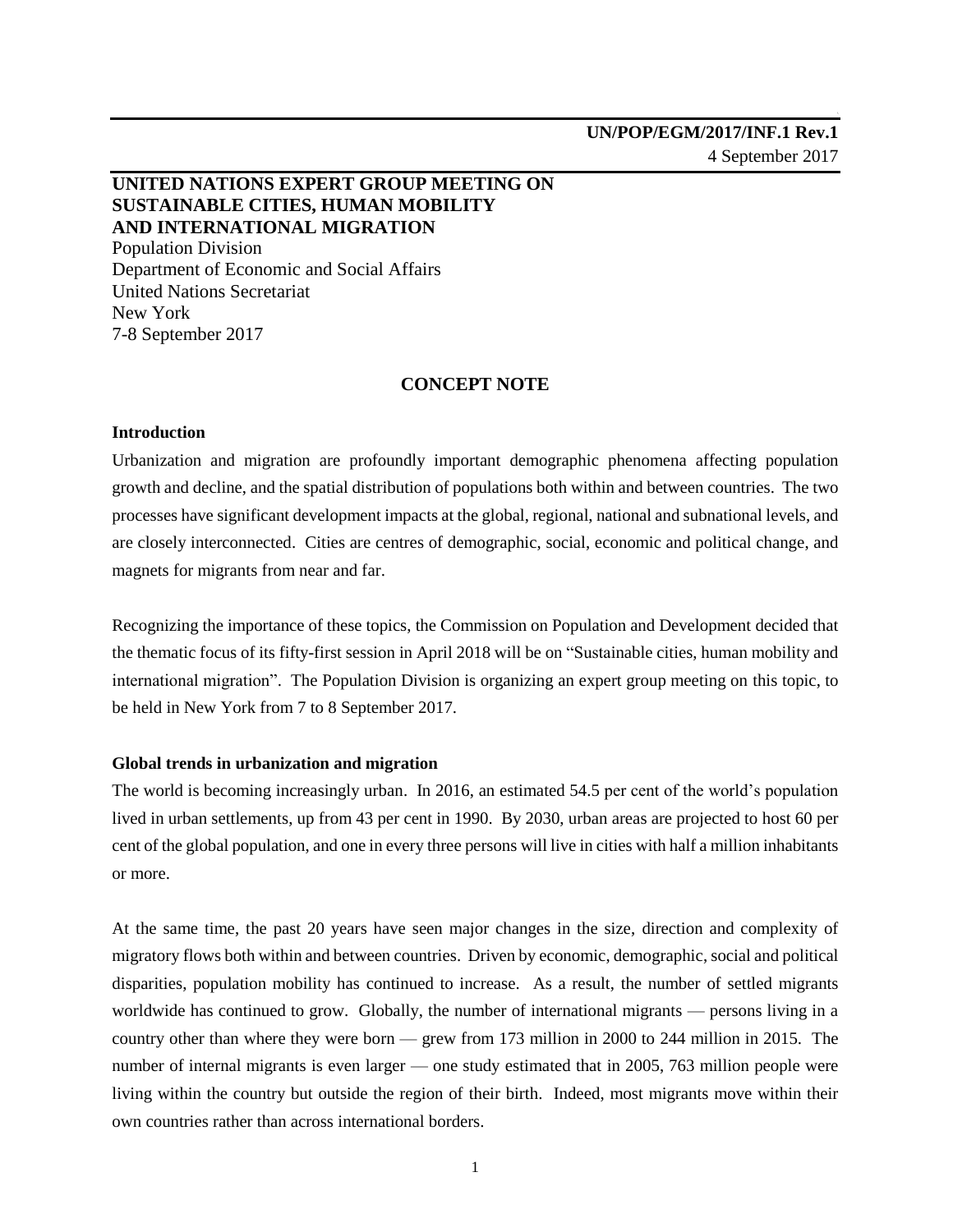The phenomena of urbanization and migration are interconnected, especially since migrants tend to gravitate toward cities. These movements contribute to the fact that almost all of the growth in the world's population over the next few decades is expected to take place in urban areas. For the developing regions, continued migration to urban centres or to countries, and often cities, in the more developed regions is expected. The interplay between migration and urbanization poses both challenges and opportunities for the migrants, communities, cities and governments concerned.

### **Relevance for debates on global development at the United Nations**

The Programme of Action of the International Conference on Population and Development (ICPD) devoted chapter IX to "Population distribution, urbanization and internal migration" and chapter X to "International Migration". Both chapters address the challenges and opportunities of people on the move and emphasize that governments should formulate policies to promote "in an integrated manner the equitable and ecologically sustainable development of major sending and receiving areas, with particular emphasis on the promotion of economic, social and gender equity based on respect for human rights"<sup>1</sup> .

Urbanization and migration also figure prominently in the 2030 Agenda for Sustainable Development, including in Goal 11 on sustainable cities. International migration and human mobility are linked to various parts of the 2030 Agenda, especially target 10.7, "Facilitate orderly, safe, regular and responsible migration and mobility of people, including through the implementation of planned and well-managed migration policies".

The New York Declaration for Refugees and Migrants, adopted by the General Assembly in September 2016, launched a process of intergovernmental negotiations that should lead to the adoption of a global compact for safe, orderly and regular migration at an intergovernmental conference to be held in 2018.

Meanwhile, the New Urban Agenda, adopted at the Habitat III Conference in October 2016, recognized urbanization as one of the twenty-first century's most transformative trends, posing massive sustainability challenges in terms of housing, infrastructure, basic services, food security, health, education, decent jobs, safety and natural resources, among others.

## **Objectives of the meeting**

The purpose of the expert group meeting is to examine new evidence and analyses regarding trends in urbanization and migration, including their drivers. The discussion will focus on development impacts, including social, economic, political and environmental aspects, and on implicationsfor policy, governance and planning.

 $\overline{\phantom{a}}$ 

<sup>&</sup>lt;sup>1</sup> ICPD Programme of Action, Chapter IX, 9.2.